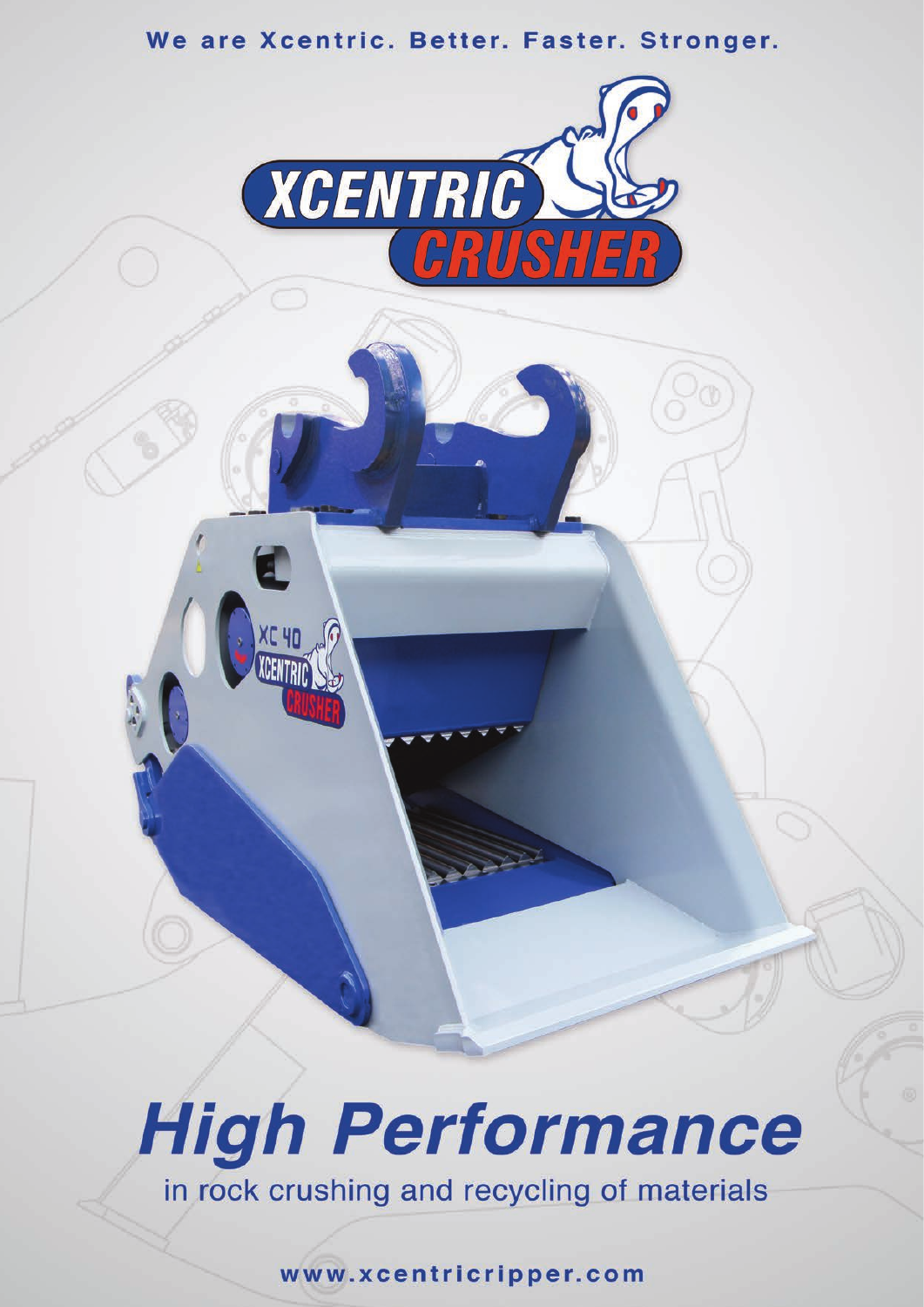### High performance Crusher Bucket

A **new technology** has been developed for the manufacturing of the **Xcentric Crusher**, with which we have managed to achieve profitable production levels for crusher buckets.

The increase in production per hour, with long maintenance intervals (lubrication 50 hours), and a powerful heart that provides the necessary reliability to work with it constantly, makes out of the **Xcentric Crusher** a machine that will turn profitable your stone crushing or recycling materials processes.

This is possible thanks to the **Patent-Pending Technology** that applies a high inertia power train, circular jaw movement, as well as a new and easy



antiestagnation plate, which prevents large shredding pieces from getting stuck in the bucket´s mouth, not allowing them to enter the crushing jaws.

The granulometry adjustment is easy and intuitive, which enables a quick variation. *Watch video for granulometry adjustment on our YouTube channel: www.youtube.com/xcentricripper*

| <b>TECHNICAL SPECIFICATIONS</b>   |                | <b>XC15</b><br><b>XC17</b> |               | <b>XC20</b>   |  |
|-----------------------------------|----------------|----------------------------|---------------|---------------|--|
| <b>Excavator size</b>             | <b>Tons</b>    | $13 - 15$                  | $16 - 20$     | $20 - 25$     |  |
| <b>Weight</b> (without top plate) | kg             | 2.000                      | 2.000         | 2.500         |  |
| <b>Operating pressure</b>         | <b>MPa</b>     | 32                         | 25            | 25            |  |
| <b>Operating Flow</b>             | $L/m$ in       | 110                        | 155           | 175           |  |
| <b>Max. drain pressure</b>        | <b>MPa</b>     | 0,4                        | 0,4           | 0,4           |  |
| <b>Hydraulic circuit</b>          |                | Double effect              | Double effect | Double effect |  |
| <b>Loading capacity</b>           | m <sup>3</sup> | 0,5                        | 0,5           | 0,8           |  |
| <b>External width</b>             | mm             | 930                        | 930           | 930           |  |
| <b>Internal width</b>             | mm             | 730                        | 730           | 730           |  |
| Length                            | mm             | 2.050                      | 2.050         | 2.465         |  |
| <b>Height</b>                     | mm             | 1.200                      | 1.200         | 1.300         |  |
| <b>Crushing size</b>              | mm             | $20 - 90$                  | $20 - 90$     | $20 - 140$    |  |
| <b>Jaw opening</b>                | mm             | 400                        | 400           | 420           |  |

| <b>TECHNICAL SPECIFICATIONS</b>   |                | <b>XC30</b>   | <b>XC40</b>   | <b>XC50</b>   | <b>XC60</b>   |
|-----------------------------------|----------------|---------------|---------------|---------------|---------------|
| <b>Excavator size</b>             | <b>Tons</b>    | $24 - 35$     | $32 - 45$     | $45 - 60$     | $60 - 85$     |
| <b>Weight</b> (without top plate) | kg             | 3.750         | 5.300         | 6.250         | 10.500        |
| <b>Operating pressure</b>         | <b>MPa</b>     | 25            | 32            | 32            | 25            |
| <b>Operating Flow</b>             | $L/m$ in       | 190           | 300           | 340           | 500           |
| <b>Max. drain pressure</b>        | <b>MPa</b>     | 0,4           | 0,4           | 0,4           | 0,4           |
| <b>Hydraulic circuit</b>          |                | Double effect | Double effect | Double effect | Double effect |
| <b>Loading capacity</b>           | m <sup>3</sup> |               | 1,20          | 1,5           | 2             |
| <b>External width</b>             | mm             | 1.070         | 1.280         | 1.280         | 1.535         |
| <b>Internal width</b>             | mm             | 900           | 1.100         | 1.100         | 1.310         |
| Length                            | mm             | 2.575         | 2.840         | 3.270         | 3.440         |
| <b>Height</b>                     | mm             | 1.400         | 1.450         | 1.560         | 1.900         |
| <b>Crushing size</b>              | mm             | $20 - 140$    | $20 - 140$    | $20 - 210$    | $20 - 210$    |
| <b>Jaw opening</b>                | mm             | 420           | 465           | 500           | 500           |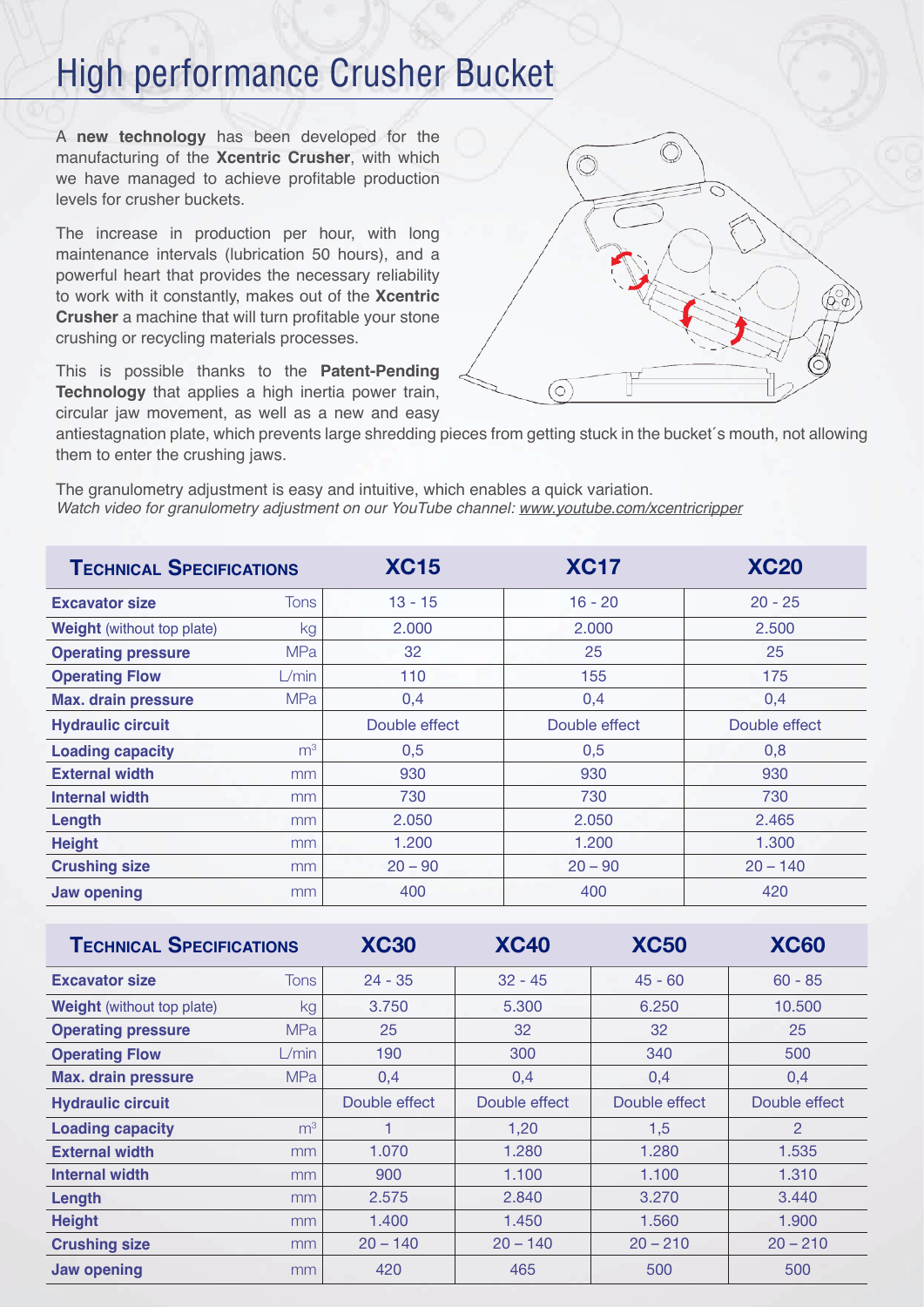### Productivity



#### Estimated productivity on dry limestone or high resistance concrete

**Output crushing size (mm)**

## Crushing jaws

Placing **the crushing jaws in a cross position**, together with its **circular motion**, gives the Xcentric Crusher the faculty of grinding wet material.

This way, what you get is the movable jaw to "bite" the wet material and together with the circular movement drag it to the outlet, without sticking to the walls of the bucket.

*Watch video of XC crushing wet material on our YouTube channel: www.youtube.com/xcentricripper*